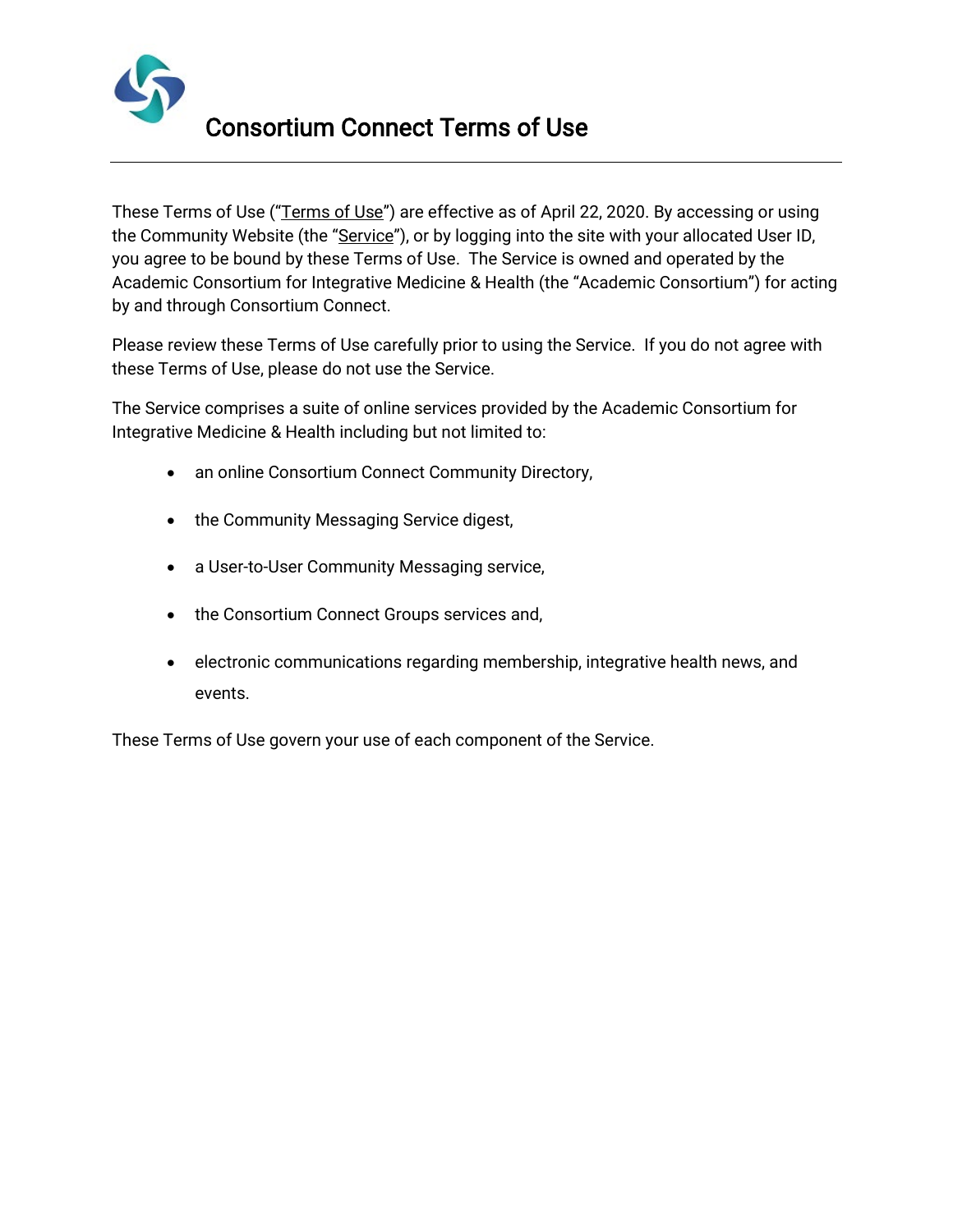### 1. Copyright; Rules for Submission of Content.

- (a) The Service and any data, text, files, information, usernames, images, graphics, photos, profiles, audio and video clips, sounds, works of authorship, applications, links, and other content or materials (collectively, the "Service Content") are protected by copyright, trademark and other laws. As between you and the Academic Consortium, the Academic Consortium owns the intellectual property rights in the Service and the Service Content. You may use the Service and the Service Content only in the manner and for the purposes specified in these Terms of Use. Except as specifically permitted by these Terms of Use, you may not modify, transmit, produce, distribute, display, sell, license, broadcast, or otherwise make available in any form or by any means any part of the Service or the Service Content without the express written permission of the Academic Consortium.
- (b) You retain ownership of all of your intellectual property rights in any content created, posted, or shared by you, on or through the Service and any personal data, (the "User Content"). the Academic Consortium does not claim ownership of your User Content.
- (c) You represent and warrant that: (i) you own your User Content; (ii) the posting and use of your User Content on or through the Service will not violate, misappropriate or infringe on the rights of any third party, including, without limitation, privacy rights, publicity rights, copyrights, trademark and/or other intellectual property rights; (iii) you shall pay for all royalties, fees, and any other monies owed by reason of your User Content; and (iv) you have the legal right and capacity to enter into these Terms of Use in your jurisdiction.

# 2. Rules of Conduct.

- (a) You affirm that you are at least 18 years of age, or an emancipated minor, or possess legal parental or guardian consent, and are fully competent, to use the Service and to enter into and comply with these Terms of Use.
- (b) You may not post violent, nude, partially nude, discriminatory, unlawful, infringing, hateful, disturbing, pornographic, or sexually suggestive photos or other content via the Service.
- (c) You may not defame, stalk, bully, abuse, harass, threaten, impersonate or intimidate people or entities and you must not post private or confidential information via the Service, including, without limitation, your or any other person's credit card information, social security or alternate national identity numbers, non-public phone numbers or nonpublic email addresses.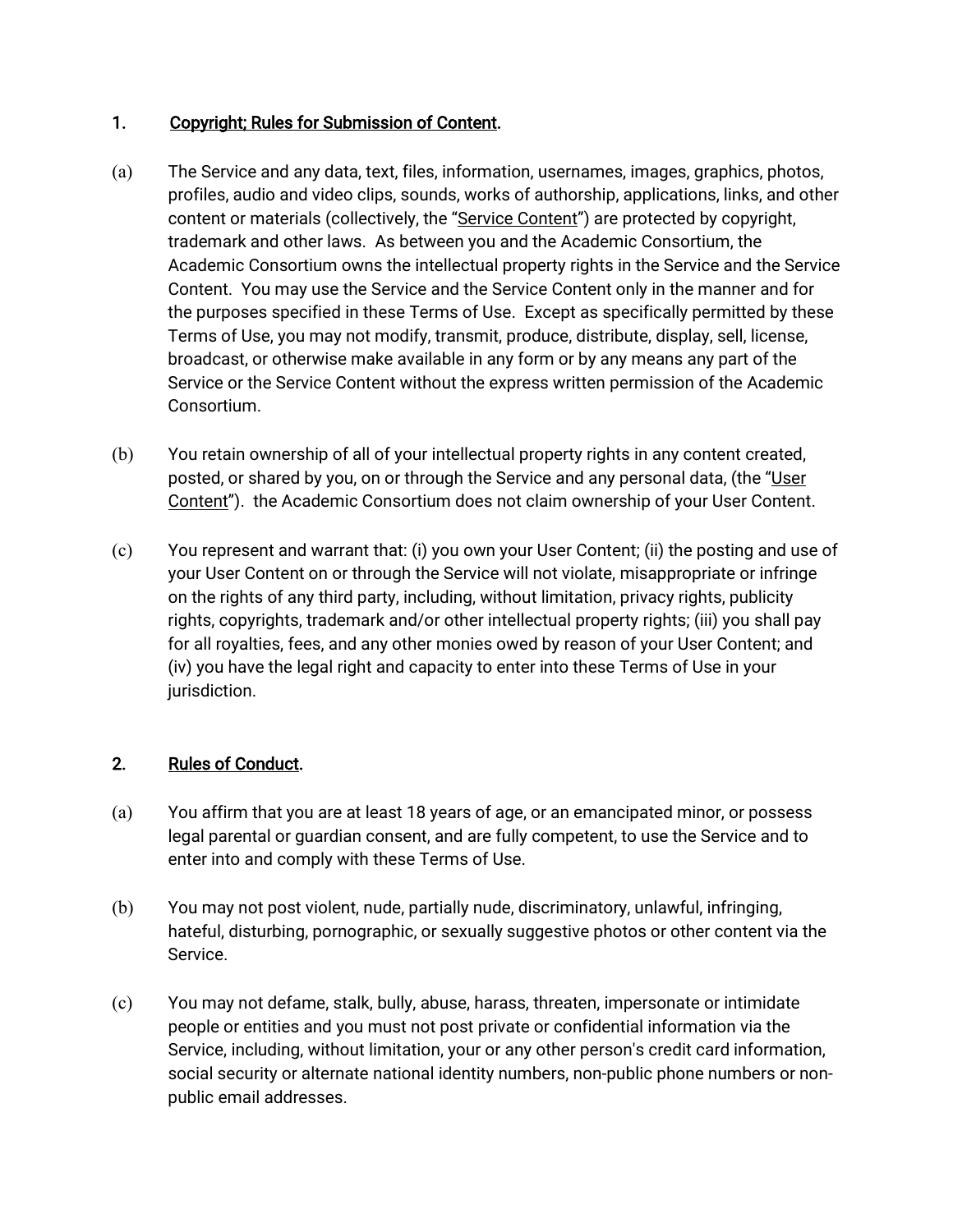- (d) You may not use the Service for any illegal or unauthorized purpose. You agree to comply with all laws, rules and regulations (for example, federal, state, local and provincial) applicable to your use of the Service and your User Content, including but not limited to, copyright laws.
- (e) You must not interfere with or disrupt the Service or servers or networks connected to the Service, including by transmitting any worms, viruses, spyware, malware or any other code of a destructive or disruptive nature.
- (f) You must not create accounts with the Service through unauthorized means, including but not limited to, by using an automated device, script, bot, spider, crawler or scraper.
- (g) You must not attempt to restrict another user from using or enjoying the Service and you must not encourage or facilitate violations of these Terms of Use.

(h) You may only make non-commercial uses of the Service and Service Content. Use of Service or the Service Content for any commercial, public or political purpose is strictly prohibited. Prohibited activities include, but are not limited to: (1) activities that are illegal or fraudulent; (2) use that inaccurately implies endorsement, approval, or sponsorship by the Academic Consortium (or any individual officer or employee of the Academic Consortium); (3) use that can be confused with official communications of the Academic Consortium or its officers or employees; and (4) print or electronic mass mailings (sometimes known as "spamming"), solicitations for commercial services.

- (i) Certain areas of the Service provide tools for the exchange of ideas and information between users, including in the form of direct messaging. The Academic Consortium is not responsible or liable for any content, including User Content, that is posted or distributed pursuant to such user to user exchanges. The views and opinions expressed by users are theirs alone, and are not endorsed by, and should not be ascribed to the Academic Consortium. You are solely responsible for all User Content you post, and you assume all risks relating to its use by others and others' reliance on its accuracy.
- (j) You acknowledge and agree that the Academic Consortium has no obligation to display, monitor, or take any action with respect to Service Content or User Content. The Academic Consortium reserves the right, without the obligation, to edit the Service and to edit, remove, delete or refuse any User Content for any reason without notice to users. If User Content violates the above standards or any other provision of these Terms of Use, the Academic Consortium reserves the right to terminate the applicable user's account and right to use the Service, in addition to any other rights or remedies available. The Academic Consortium does not approve or endorse any User Content,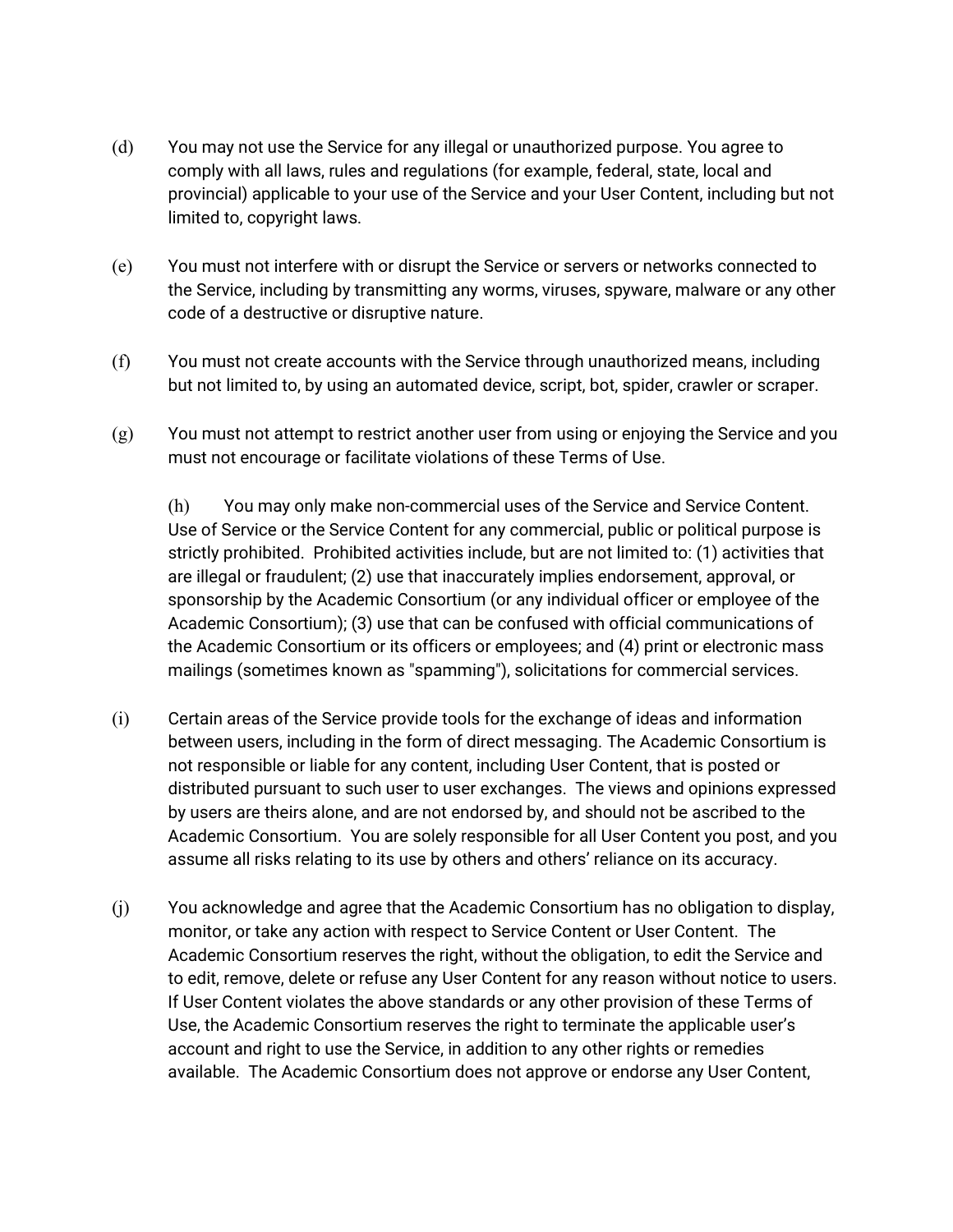and you agree that the Academic Consortium will have no responsibility or liability in connection with your use of any User Content.

# 3. Privacy; Confidentiality.

- (a) The Academic Consortium agrees to use your User Content in compliance with the privacy policy of the Service, together with any Service-specific data use policies, privacy statements and privacy notices (collectively, "Privacy Policies").
- (b) The Academic Consortium will treat your User Content as confidential information in accordance with the Academic Consortium policies, and only use and disclose it in accordance with these Terms of Use and the Privacy Policies.

# 4. Limitation of Liability; Indemnification.

- (a) This service and all its content are provided "as is" and without warranties of any kind, express or implied. The Academic Consortium does not approve or endorse any user content. The Academic Consortium is not liable to users or visitors for any damages of any kind arising out of the use of the service, service content, or user content regardless of whether the Academic Consortium has been advised of the possibility of damages.
- (b) You agree to indemnify and hold harmless the Academic Consortium and its officers, fellows, governing board members, directors, employees and agents, from and against all claims, actions, suits, damages, liabilities and costs (including, without limitation, reasonable legal fees) arising from or relating to your use of the Service or any of the Service Content or your User Content, and/or your failure to comply any provision of these Terms of Use.

# 5. User Accounts; Account Termination Policy.

(a) You agree to provide accurate and complete information when creating or updating your account. You are solely responsible for the activity that occurs on your user account, and you must keep your account password secure. You agree to notify us immediately at info@imconsortium.org of any unauthorized use of your account or other breach of security. You may not use another's account without permission. The Academic Consortium may terminate your account if you violate any provision of these Terms of Use or fail to comply with requests concerning your account. User accounts may not be shared, transferred, or sold to other parties, nor are they to be used by or made available to any person or entity except the registered user.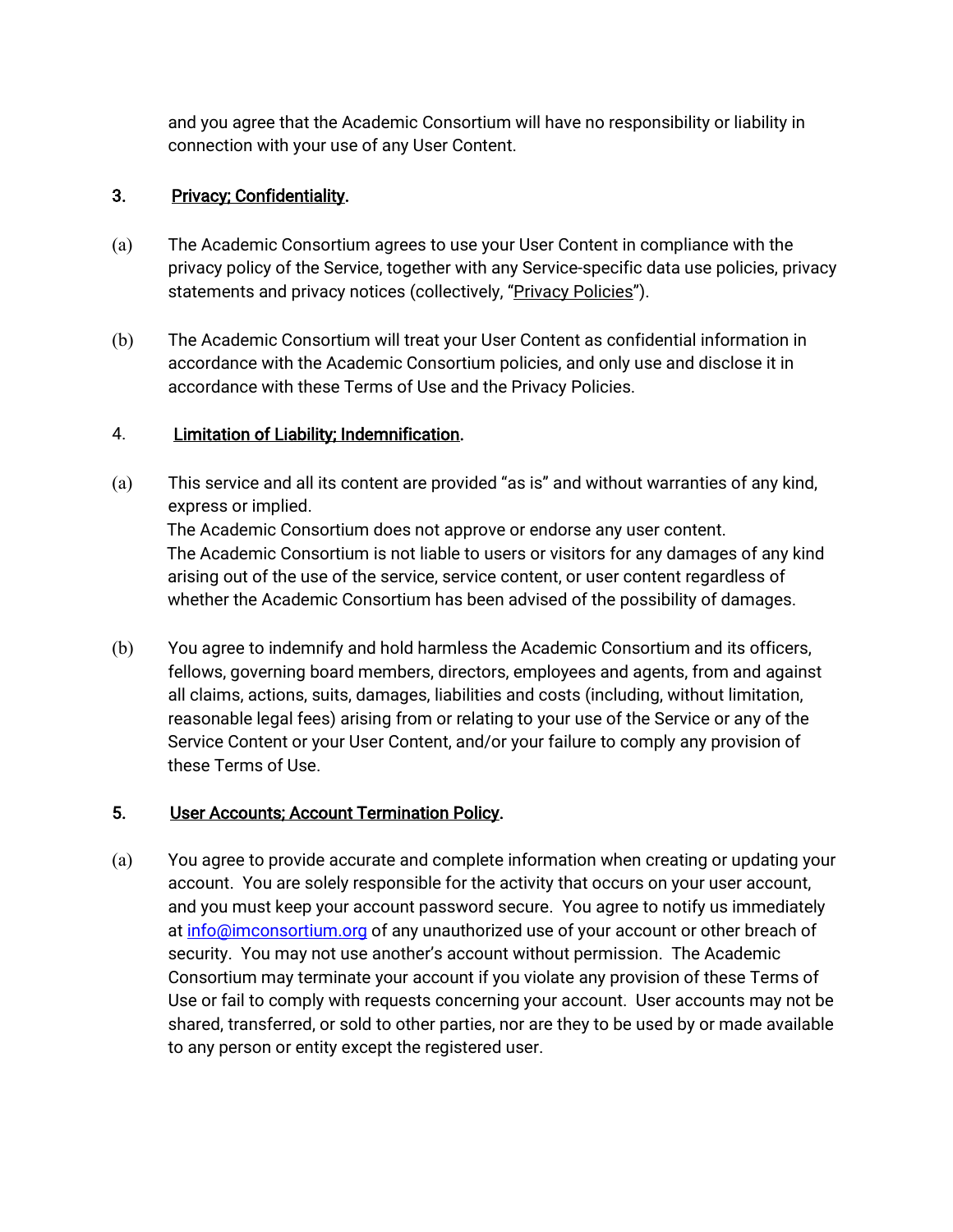(b) The rights granted to you hereunder will terminate automatically upon any breach by you of these Terms of Use, unless the Academic Consortium otherwise specifically agrees in writing, but the other provisions of these Terms of Use will survive any such termination. The Academic Consortium reserves the right at any time in its sole discretion to cease providing any Service Content, to change or discontinue any aspect or element of the Service, or to cease making the Service available.

### 6. Miscellaneous

- (a) Links to Other Services. The Academic Consortium may provide links to websites operated by third parties, including but not limited to, websites operated by <customer name>, as a convenience for our users. The Academic Consortium does not endorse or accept responsibility for the content or the use of third-party websites. If you use thirdparty sites, you do so solely at your own risk. Links do not imply that the Academic Consortium is affiliated or associated with any linked site.
- (b) Use of the Academic Consortium Names. Except as specifically permitted by these Terms of Use, you may not use or register any name, logo or insignia of the Academic Consortium or any of its schools or subdivisions for any purpose except with our prior written approval and in accordance with any restrictions required by the Academic Consortium.

(c) Governing Law. These Terms of Use, and any claim or dispute that arises from or relates to your use of the Service, will be governed by the laws United States without regard to its conflicts of laws principles. You agree that all such claims and disputes will be heard and resolved exclusively in courts sitting in United States. You consent to the personal jurisdiction of such courts over you for this purpose, and waive and agree not to assert any objection to such proceedings in such courts (including any defense or objection of lack of proper jurisdiction or venue or inconvenience of forum).

- (d) Change of Terms of Use. Please note that these Terms of Use are subject to change without notice from time to time. Any changes will be posted to this page. Your use of this Service or any Service Content after any changes have been made will constitute your agreement to the modified Terms of Use.
- (e) Severability; Entire Agreement. If any provision of these Terms of Use is held to be invalid or unenforceable, that provision, to the extent unenforceable, shall be struck, and shall not affect the validity or enforceability of the remaining provisions. Your rights under these Terms of Use are personal, non-exclusive and non-transferable. Headings are for reference purposes only and in no way define or limit the scope or extent of any provision of these Terms of Use. The Academic Consortium's failure to act with respect to a breach by you or others does not waive our right to act with respect to subsequent